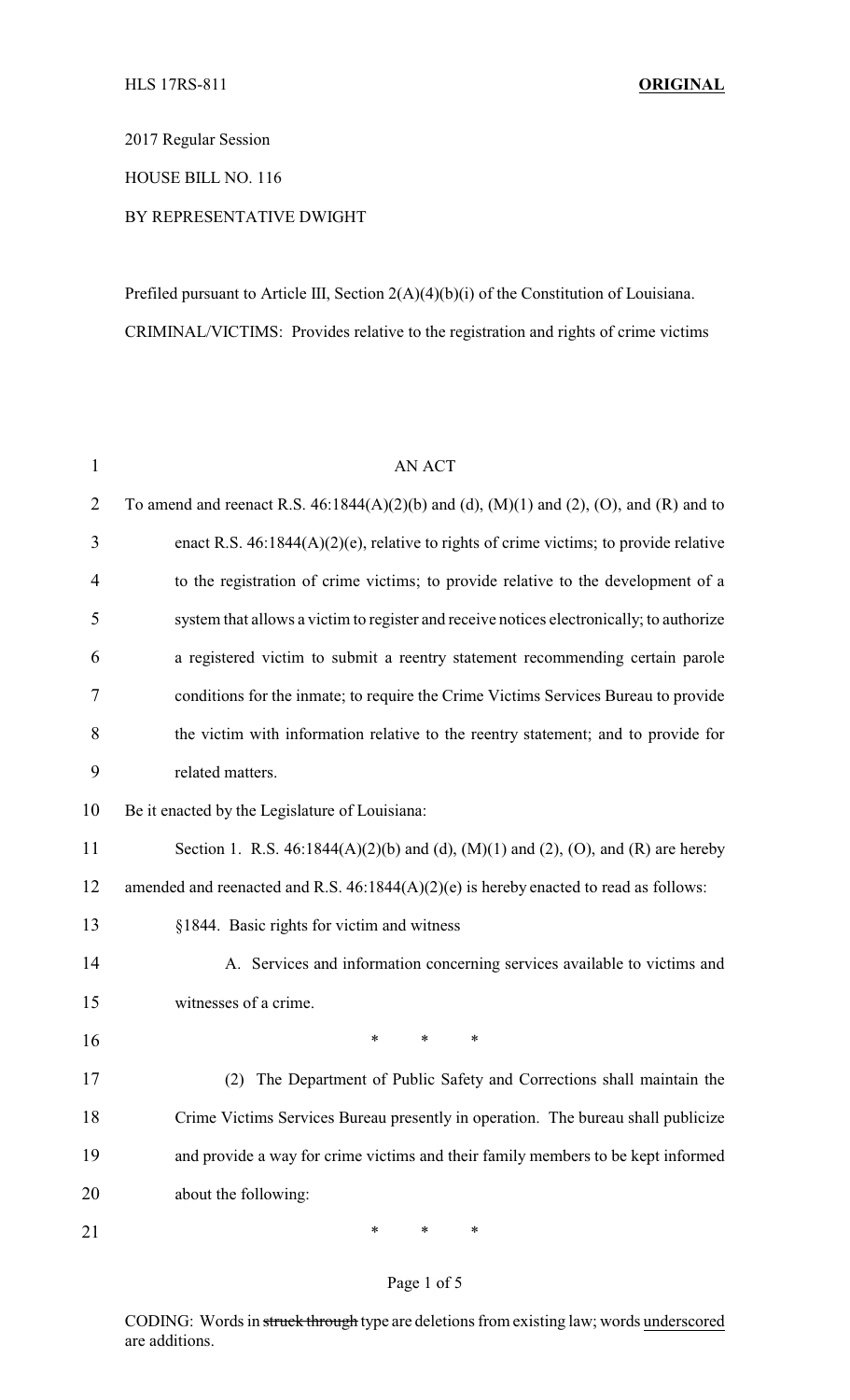| 1              | (b) Parole board Committee on parole or pardon board hearings or other                    |
|----------------|-------------------------------------------------------------------------------------------|
| 2              | release hearings.                                                                         |
| 3              | $\ast$<br>*<br>*                                                                          |
| $\overline{4}$ | (d) Beginning August 1, 2018, information regarding the process by which                  |
| 5              | a victim may provide a reentry statement to request that the inmate be subject to         |
| 6              | certain proximity or contact restrictions as part of the inmate's parole conditions and   |
| 7              | information on the availability of assistance to the victim in completing the reentry     |
| 8              | statement.                                                                                |
| 9              | (e) Inquiries concerning the department's policies and programs for inmates.              |
| 10             | $\ast$<br>$\ast$<br>*                                                                     |
| 11             | M. Victims' right to seek restitution.                                                    |
| 12             | (1) If the defendant is found guilty, the court or committee on parole board              |
| 13             | shall require the defendant to pay restitution to the appropriate party in an amount      |
| 14             | and manner determined by the court. In addition, the court or committee on parole         |
| 15             | board may require the defendant to perform community service work in an amount            |
| 16             | and according to a schedule determined by the court.                                      |
| 17             | (2) One of the conditions of work release shall be a requirement that an                  |
| 18             | inmate pay from his earnings all restitution ordered by the court or the committee on     |
| 19             | parole board. Even if no restitution has been ordered, the sheriff or director of the     |
| 20             | program shall have the right to require payment of restitution as a condition of work     |
| 21             | release.                                                                                  |
| 22             | *<br>*<br>∗                                                                               |
| 23             | O. Notification of pardon or parole.                                                      |
| 24             | The Board of Pardons or the Board of Parole committee on parole,<br>(1)                   |
| 25             | respectively, shall notify the victim or the victim's family and the appropriate district |
| 26             | attorney that a hearing has been set for the person convicted of the crime against the    |
| 27             | victim. The victim or victim's family shall have the right to make written and oral       |
| 28             | statements as to the impact of the crime at any hearing before either the board or        |
| 29             | committee and to rebut any statements or evidence introduced by the inmate or             |
|                |                                                                                           |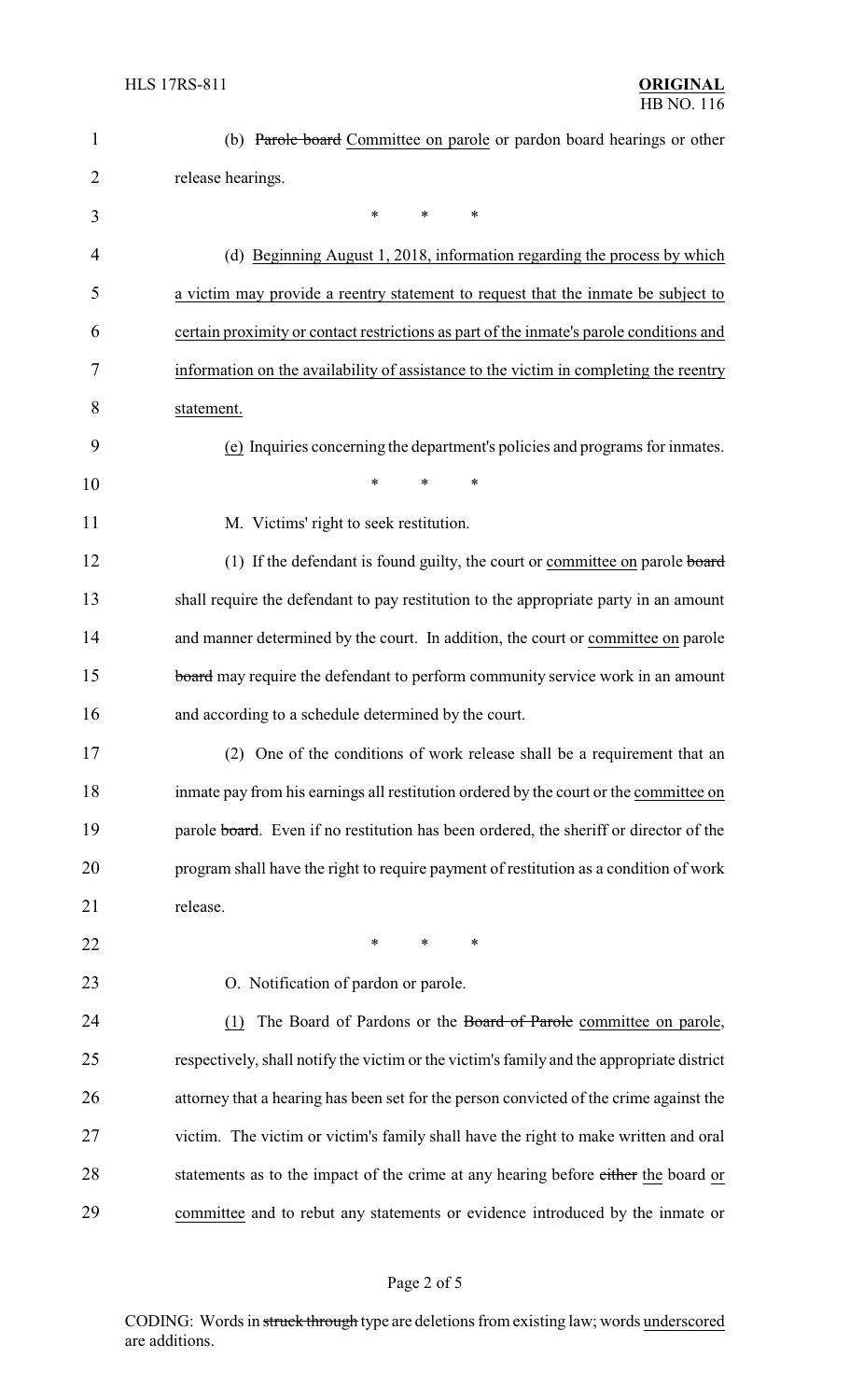| $\mathbf{1}$   | defendant. The victim or the victim's family, a victim advocacy group, and the        |
|----------------|---------------------------------------------------------------------------------------|
| $\overline{2}$ | district attorney or his representative may also appear before either the board or    |
| 3              | committee in person or by means of telephone communication from the office of the     |
| 4              | local district attorney.                                                              |
| 5              | (2) Beginning August 1, 2018, when an inmate in physical custody is within            |
| 6              | three months of his earliest projected release date, a registered victim may contact  |
| 7              | the Crime Victim Services Bureau to submit a reentry statement to the committee on    |
| 8              | parole requesting that the inmate be subject to certain proximity or contact          |
| 9              | restrictions, as part of the inmate's parole conditions, that the victim believes are |
| 10             | necessary for the victim's protection. The committee on parole may consider the       |
| 11             | victim's reentry statement only for the purpose of determining the inmate's parole    |
| 12             | conditions and not for the purpose of determining whether to order the release of the |
| 13             | inmate on parole.                                                                     |
| 14             | *<br>*<br>*                                                                           |
| 15             | R. Preparation of victim notice and registration forms.                               |
| 16             | (1) The Louisiana Commission on Law Enforcement and Administration of                 |
| 17             | Criminal Justice shall cause to be promulgated uniform victim notice and registration |
| 18             | forms which outline and explain the rights and services established by this Chapter.  |
| 19             | This information shall be updated as necessary. The costs of developing the victim    |
| 20             | notice and registration form shall be funded by the Louisiana Commission on Law       |
| 21             | Enforcement and Administration of Criminal Justice.                                   |
| 22             | (2) To the extent that funding is available for such purposes, the Louisiana          |
| 23             | Commission on Law Enforcement and Administration of Criminal Justice shall            |
| 24             | develop and provide, by August 1, 2018, a system by which the victim may choose       |
| 25             | to complete and submit the uniform victim notice and registration form, and receive   |
| 26             | all notices, electronically.                                                          |
| 27             | ∗<br>∗<br>∗                                                                           |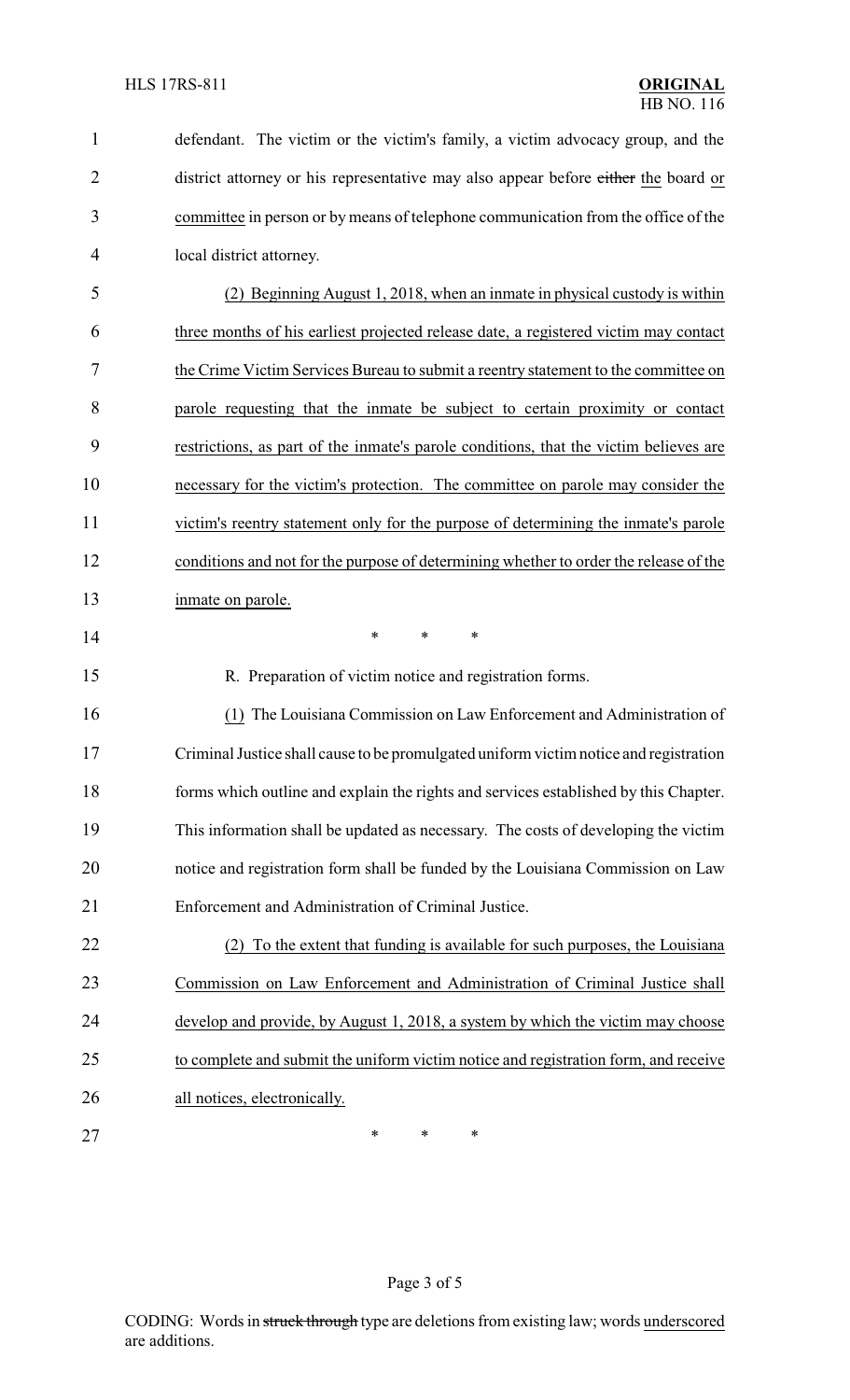## DIGEST

The digest printed below was prepared by House Legislative Services. It constitutes no part of the legislative instrument. The keyword, one-liner, abstract, and digest do not constitute part of the law or proof or indicia of legislative intent. [R.S. 1:13(B) and 24:177(E)]

| HB 116 Original | 2017 Regular Session | Dwight |
|-----------------|----------------------|--------|
|-----------------|----------------------|--------|

**Abstract:** Provides relative to the development of a system that allows a victim to register and receive notices electronically, and authorizes a registered victim to submit a reentry statement recommending certain parole conditions.

Present law (R.S. 46:1844) provides for the following relative to basic rights and services for victims of criminal offenses:

- (1) The appropriate law enforcement agency shall distribute to the victim or to the family of a homicide victim a victim notice and registration form promulgated by the La. Commission on Law Enforcement and Administration of Criminal Justice. Present law requires the form to outline and explain the rights and services provided to victims in present law, and provides that the information in the form shall be updated as necessary.
- (2) The Crime Victims Services Bureau shall publicize and provide a way for victims and their family members to be kept informed about certain information including successful court appeals, parole or pardon hearings, dates of possible release from custody, and the Dept. of Public Safety and Corrections' policies and programs for inmates.
- (3) The clerk of court shall provide reasonable notice to a registered victim of judicial proceedings relating to their case.
- (4) The victim or a designated family member of the victim has the right to be present and heard at all critical stages of a criminal prosecution.
- (5) When an inmate in physical custody is within three months of his earliest projected release date, a registered victim may contact the Crime Victims Services Bureau of the Dept. of Public Safety and Corrections, corrections services, to request a current photograph of the inmate, and the department shall take all reasonable steps to provide a photograph to the registered victim at least ten days prior to the inmate's actual release.
- (6) The Board of Pardons and the committee on parole are required to notify the victim when a parole or pardon hearing has been set for the person convicted of the crime against the victim. The victim has a right to make a written and oral statement as to the impact of the crime at the hearing and to rebut any statements or evidence introduced by the inmate.

Proposed law, beginning Aug. 1, 2018, authorizes a registered victim, within three months of an inmate's earliest projected release date, to submit a reentry statement requesting that the inmate be subject to certain proximity or contact restrictions, as part of the inmate's parole conditions, that the victim believes are necessary for the victim's protection. Authorizes the committee on parole to consider the victim's reentry statement only for the purpose of determining the inmate's parole conditions.

Proposed law requires, to the extent that funding is available for such purposes, the La. Commission on Law Enforcement and Administration of Criminal Justice to develop and

## Page 4 of 5